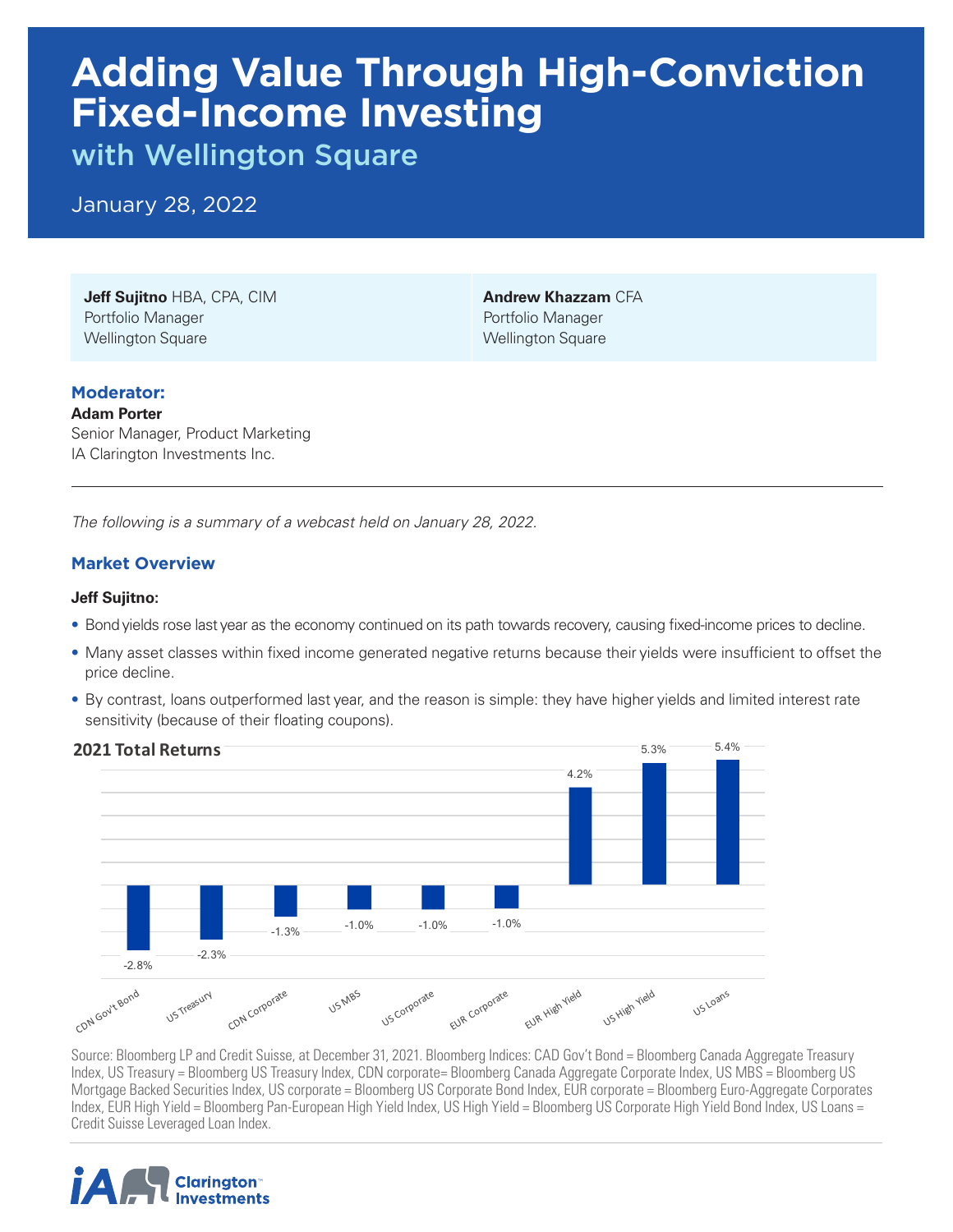- Our outlook for 2022 is that we'll see a repeat of 2021's relative performance across fixed income.
- Looking beyond broad index-level returns, commodities and the lowest-rated segments of the credit market significantly outperformed, while the higher-rated segments within high yield and loans underperformed. The biginizatiny datportunida, while the higher lated degitionts within high yield and loans a<br>larger and more liquid segments within high yield and loans also underperformed.

o In my 20 years of managing money, I don't think I've ever seen this wide a divergence between market segments.



(B, BB, CCC, Energy, Metals/Minerals). Loans — 100 largest = S&P LSTA US Leveraged Loan 100 Index. HY Indices = Bloomberg US High Yield Index and its subindices (B, BB, CCC, Energy, Metals/Mining). Source: Bloomberg LP, Credit Suisse and S&P LSTA, at December 31, 2021. Loan Indices = Credit Suisse Leveraged Loan Index and its sub-indices

- Looking at yield and duration across the asset class will help frame our return expectations for this year.
	- o A large part of the market is offering yields below the level of inflation, meaning investors in these areas will not earn real returns from yield alone.
- o In our view, the most attractive areas of the market are those that have yield potential that is sufficient to<br>beat inflation. beat inflation.



#### **Yield and Duration Across Fixed Income**

odipolato high hold bond mask, Biodinborg I an European high hold mask, Biodinborg Emorging Mantot 009 Aggregato high hold mask: 00<br>Loans = Credit Suisse Leveraged Loan Index. EUR Loans = Credit Suisse Western European Lev Indices = Bloomberg Pan-European Aggregate Treasury Index, Bloomberg US Treasury Index, Bloomberg Canada Aggregate Treasury Index, Bloomberg Euro-Aggregate Corporates Index, Bloomberg Canada Aggregate Corporate Index, Bloomberg US Corporate Bond Index, Bloomberg US Corporate High Yield Bond Index, Bloomberg Pan-European High Yield Index, Bloomberg Emerging Market USD Aggregate High Yield Index. US Source: Bloomberg LP and Credit Suisse, at December 31, 2021. Yield expressed as yield to worst for bonds and 3-year yield for loans. Bloomberg the US 5yr break-even on December 31, 2021.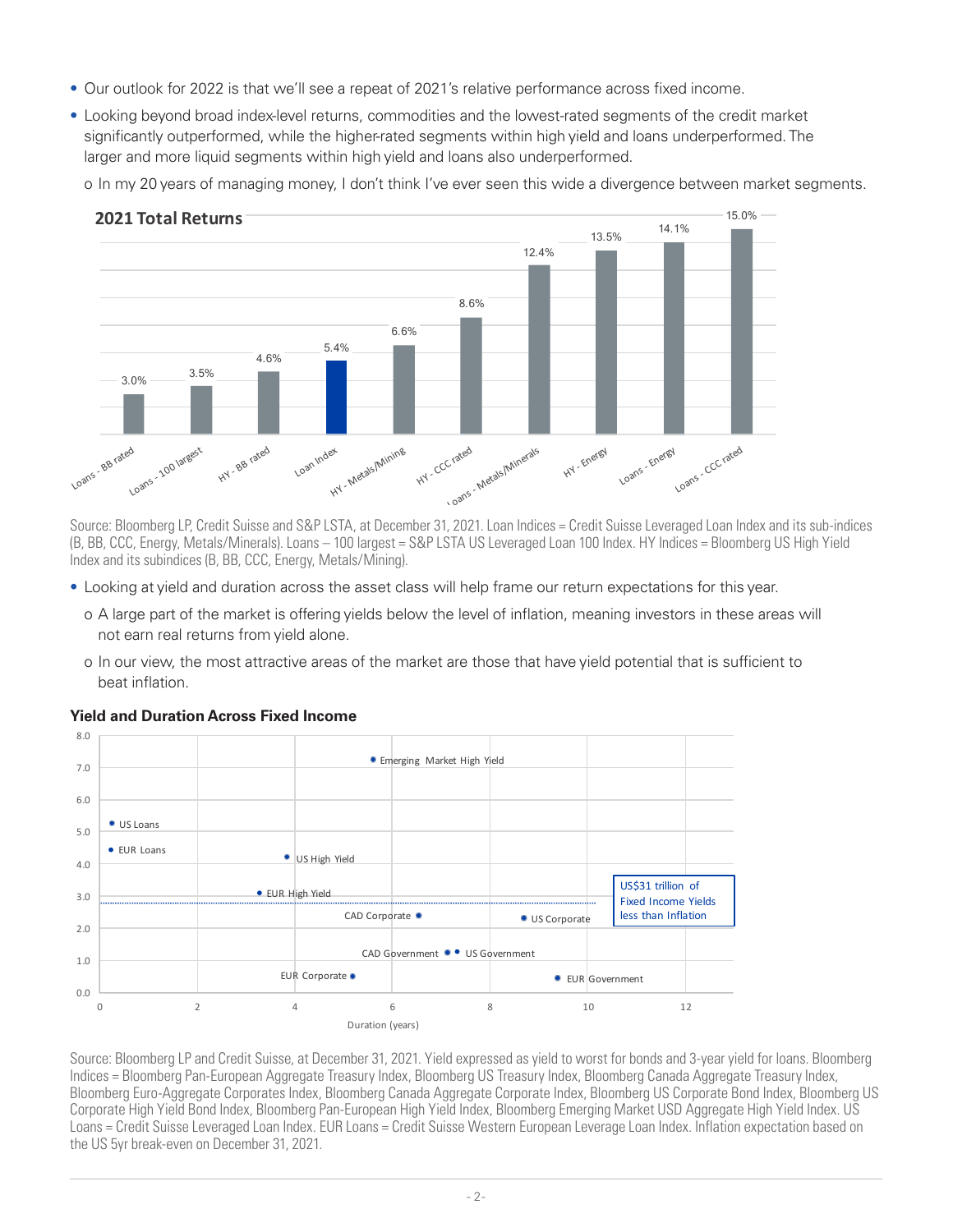- The number one challenge for fixed-income investors in 2022 is duration/interest rate sensitivity.
- However, we do believe that a lot of the damage from rising yields has already occurred.
- We think there will be a strong bid for low-duration products in 2022.
- Given this backdrop, we believe senior loans are an excellent option for investors this year.
- The second major challenge for 2022 relates to the violent increase in real yields over the past three weeks, and this impacts all financial assets – not just fixed income.
	- o When the central banks embarked on their asset purchasing programs, they did so without regard for the price of those assets. As a result of this 'price agnostic' buying, real yields were artificially low, which drove up the prices of financial assets.
	- o The winding down of these asset purchasing programs will have a direct impact on valuations, as the purchasing of Treasuries will now be in the hands of investors, and unlike the central banks, investors care about price.
- To recap, there are two key forces at play for 2022:
	- o The first is rising interest rates, which will impact higher-duration asset classes.
	- o The second is an expectation for widening credit spreads as valuations come down from near record highs.
- o BB rated collateralized loan obligations (CLOs) are still reasonably valued, and we recognized that value last year, o BB rated collateralized loan obligations (CLOs) are still reasonably valued, and we re<br>accumulating a ~6% weighting in the IA Clarington Floating Rate Income Fund.



#### **Valuations Across Credit Segments in Percentiles**

#### **Percentiles and interpretation**

Spread benchmarked to 10yr history and expressed in percentile. 

Example: 85<sup>th</sup> percentile indicates that 85% of the time valuation is lower than the current level.

Source: Bloomberg LP, Credit Suisse and Palmer Square, as at January 17, 2022.

- Institutional and retail investors have been pouring money into the loan market since last year, with institutional demand hitting record levels and retail purchases reaching their second-highest level on record.
- o This demand has helped the loan market become one of the best-performing asset classes year-to-date.
- Defaults in the loan space were very low throughout 2021 and ended the year at the fourth-lowest level on record (0.7%).

o Again for 2022, defaults are not a primary concern in terms of risk factors.

• A low default rate, combined with a strong index-level return, equates to very attractive risk-adjusted returns for investors, in our view.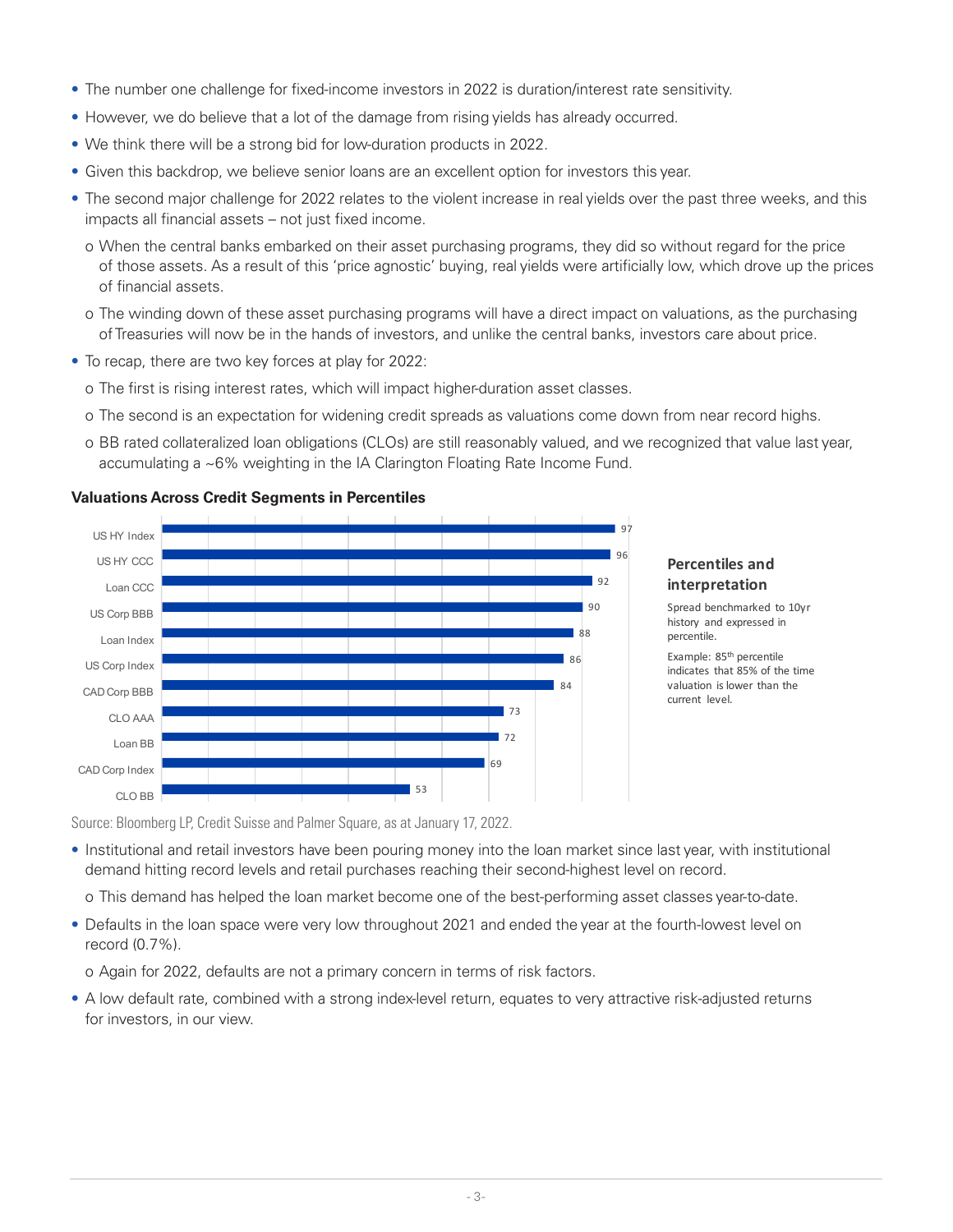## **Portfolio Construction: Floating Rate Mandate**

#### **Jeff Sujitno:**

- Our cash and cash proxy positions are quite high, but we're actively putting them to work in the new-issue market, guided as always by our highly selective process.
- We ended 2021 with a CLO position of close to 6%, but it's currently closer to 8%.
- o We like BB rated CLOs because they have a floating coupon, attractive yield potential and, as mentioned, they're **Income the construction** than other parts of the credit market trading at more reasonable valuations than other parts of the credit market.
- o There are some challenges with respect to valuations in the loan market, but we think the pluses outweigh the minuses, so we have a very constructive view of the market overall.



Source: iA Clarington, as at December 31, 2021.

## **IA Clarington Core Plus Bond Fund**

#### **Andrew Khazzam:**

• Last year was challenging for investment grade fixed income; despite this, the fund was able to post a category-<br>leading return of 2.3%. leading return of 2.3%.

o The fund's performance last year came down to its ability to diversify across a variety of asset classes.



Source: Bloomberg LP and Credit Suisse at December 31, 2021. Bloomberg Indices: CAD Gov't Bond = Bloomberg Canada Aggregate Treasury Index, US Treasury = Bloomberg US Treasury Index, CDN corporate = Bloomberg Canada Aggregate Corporate Index, US MBS =Bloomberg US Mortgage Backed Securities Index, US corporate = Bloomberg US Corporate Bond Index, EUR corporate = Bloomberg Euro-Aggregate Corporates Index. F-series return for IA Clarington Core Plus Bond Fund.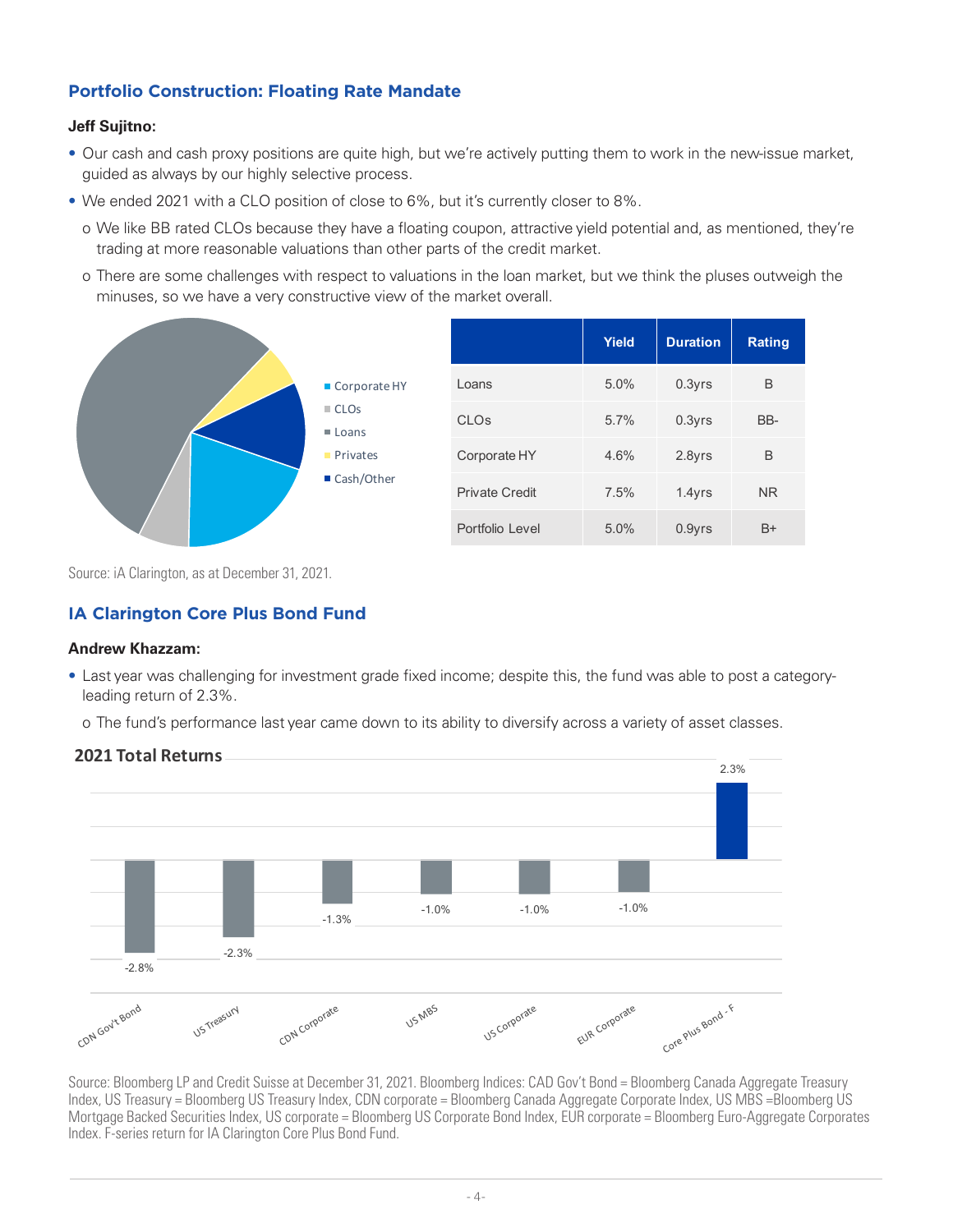- The "plus" component of the fund helps insulate it from rising rates and enhances its yield potential.
	- o This component includes high-yield bonds, high-quality CLOs, loans and private credit.





Source: iA Clarington, as at December 31, 2021.

shares). • 22% of the fund is in securities that that have floating coupons (CLOs, loans and a small allocation to preferred

o When interest rates rise, these holdings stand to benefit because their coupons will rise as well.

- With respect to the investment grade core of the fund, we continue to prefer Canadian to U.S. corporates.
	- o U.S. corporate spreads are close to the tightest they've ever been on an historical basis, while Canadian spreads still have room to run.
	- o We take it a step further and look for companies that are trading at even wider levels than the index; for the most part, these companies are in sectors geared towards the recovery.
	- part, these companies are in sectors geared towards the recovery.<br>■ As the economy continues to open up, these credits stand to benefit and their spreads will continue to compress over time, helping us offset the move higher in rates.





## **USD Corporate Index Percentiles**



Source: Bloomberg LP, as at January 17, 2022.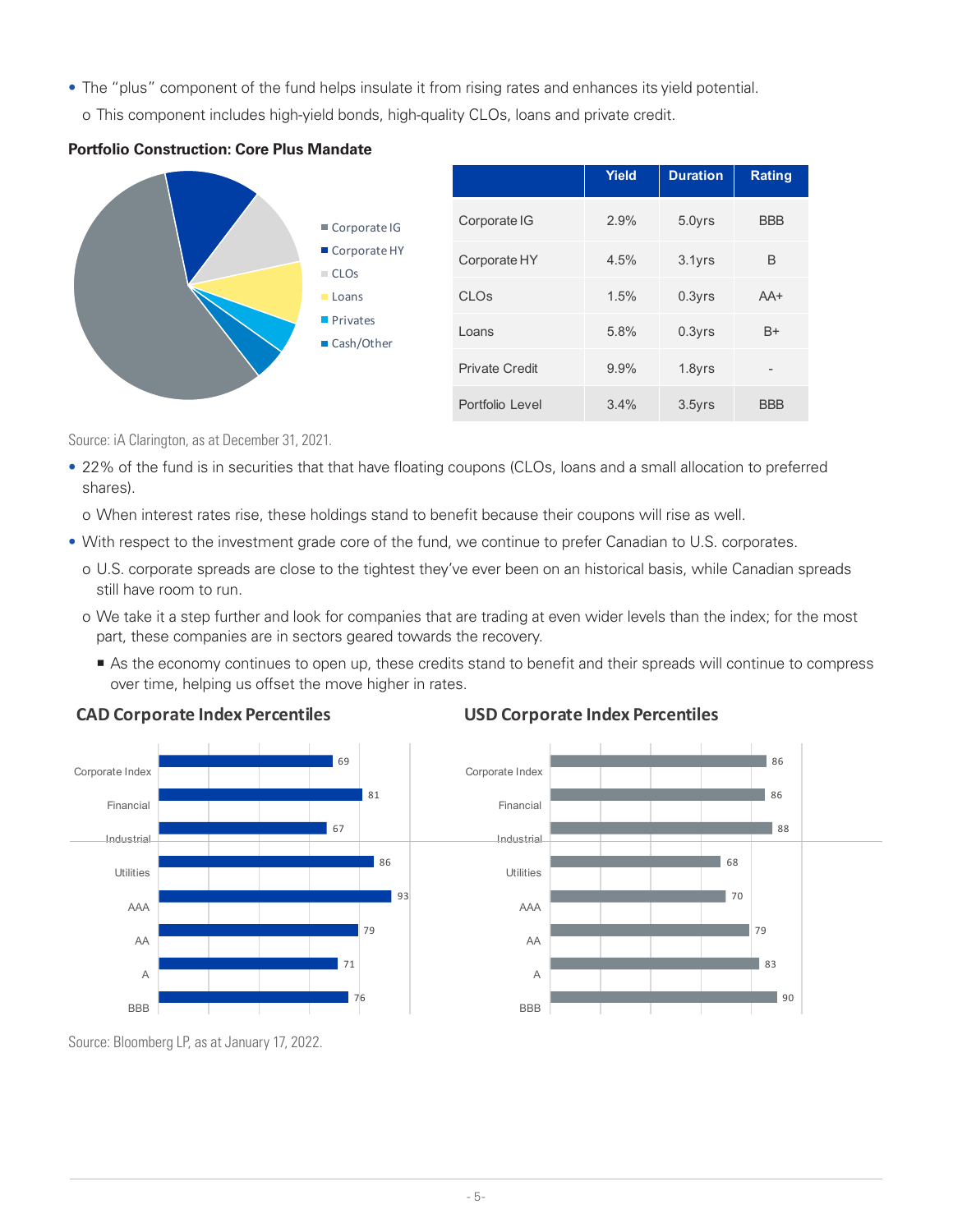## **Q&A**

## **Are there any signs of concern in the credit markets that you've observed over the last several weeks? Jeff Sujitno:**

• The loan market has been looking very good so far this year, so we're not seeing anything of concern at the moment.

#### **Andrew Khazzam:**

• We're starting to see some weakness in other areas, but it's well contained and not especially notable considering the equity drawdown of roughly 10%.

#### **How strong are fund flows into private credit right now?**

#### **Jeff Sujitno:**

- Currently, the private credit market stands at about \$1.2 trillion (U.S. and Canada), compared to \$1.3 trillion for loans and \$1.6 trillion for high yield.
- The growth in private credit has been quite significant, and is driven predominantly by institutional investors.
	- o Last year institutions pumped about \$163 billion into private credit.
	- o CalPERS recently announced a \$25 billion allocation to the asset class at the portfolio level.
- The case for private credit is straightforward:
	- o Higher yield potential, driven by an illiquidity premium, a complexity premium and a self-origination premium.
	- o Credit protections are more robust than in the public markets.

## **Visit iaclarington.com to learn more about the funds managed by Wellington Square.**